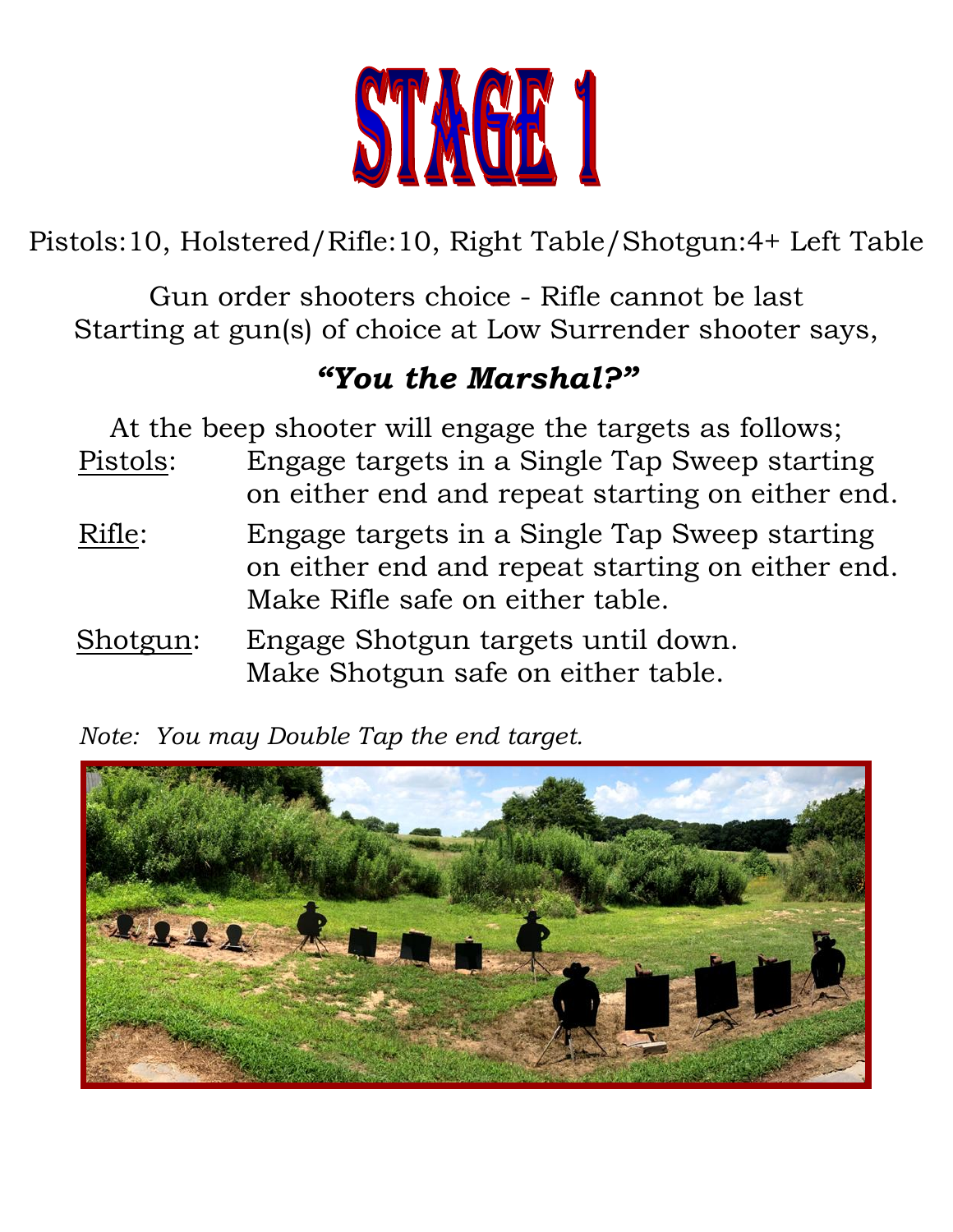

Pistols:10, Holstered/Rifle:10, Left Window/Shotgun:4+ Right Window

Gun order shooters choice - Rifle cannot be last Starting at gun(s) of choice with Hands on Gun(s) shooter says,

### *"They killed an old man!"*

At the beep shooter will engage the targets as follows;

- Pistols: Engage targets in a 1-2-1-2-3 Sweep starting on either end and repeat.
- Rifle: Engage targets in a 1-2-1-2-3 Sweep starting on either end and repeat. Make Rifle safe in either window.
- Shotgun: Engage Shotgun targets until down. Make Shotgun safe In either window.

*Note: Sweeps may be 1-2-1-2-3-1-2-1-2-3 or 3-2-3-2-1-3-2-3-2-1*

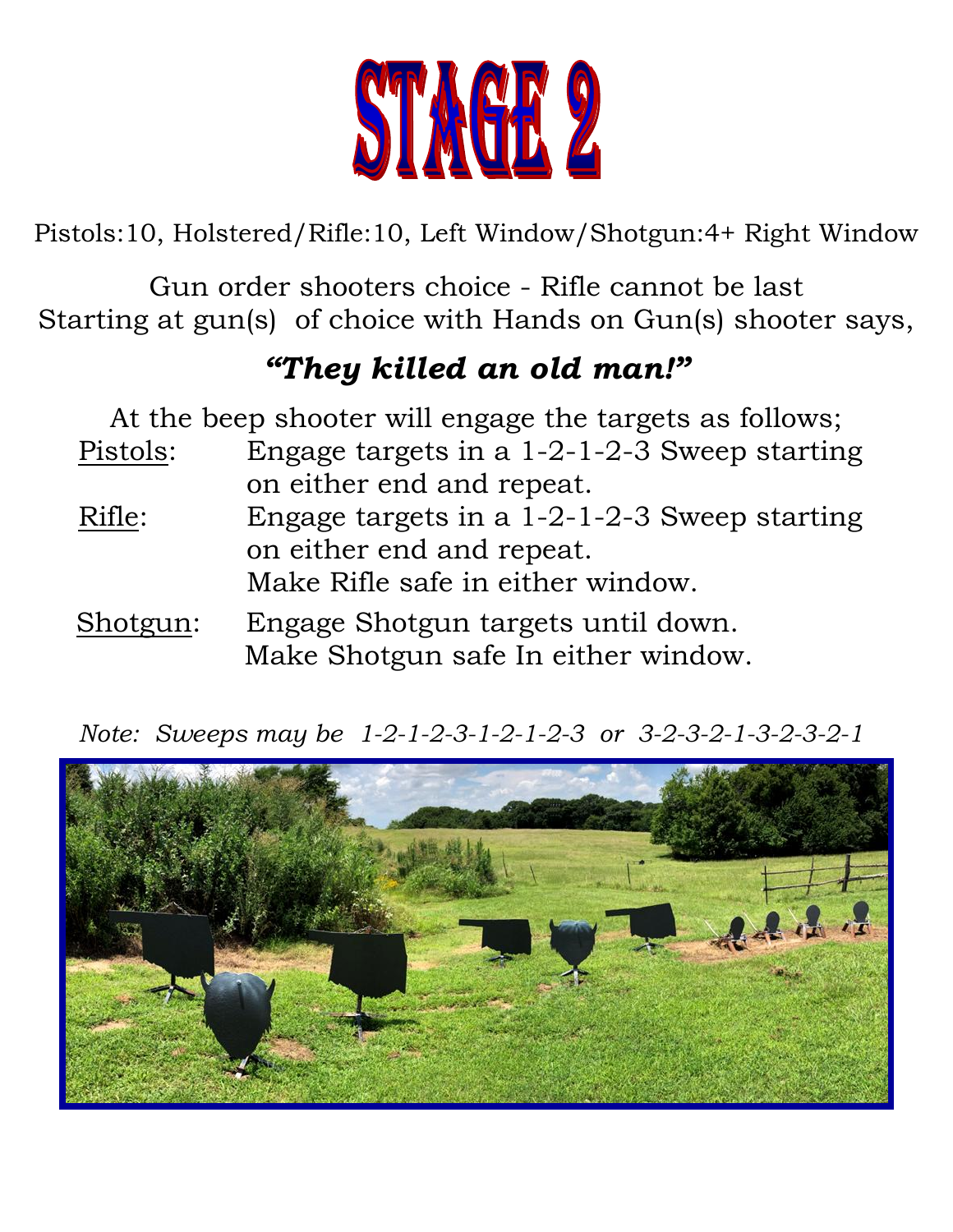

Pistols:10, Holstered /Rifle:10, on Table/Shotgun:2+ on Table

Gun order shooters choice - Rifle cannot be last Starting at gun(s) of choice with Hands on Hat shooter says,

#### *"Who?"*

At the beep shooter will engage the targets as follows;

- Pistols: Engage targets in a 3-4-3 Sweep starting on either end.
- Rifle: Engage targets in a 3-4-3 Sweep starting on either end. Make Rifle safe on table.
- Shotgun: Engage Shotgun targets until down. Make Shotgun safe on table.

*Note: This is a Stand & Deliver Stage*

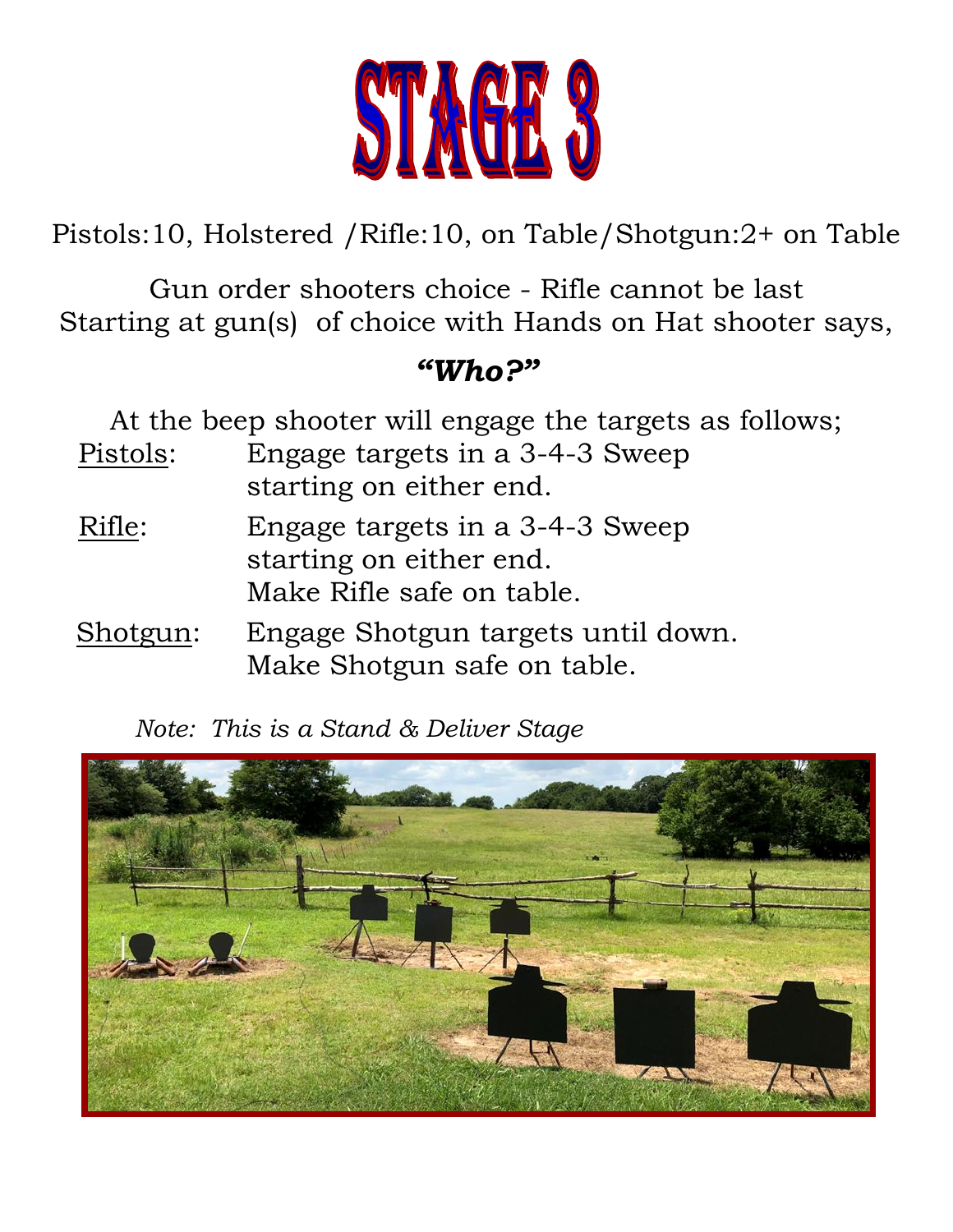

Pistols:10, Holstered /Rifle:10, Left Table/Shotgun:4+ Right Table

Gun order shooters choice - Rifle cannot be last Starting at gun(s) of choice at Texas Surrender shooter says,

### *"He called me out!"*

|          | At the beep shooter will engage the targets as follows; |
|----------|---------------------------------------------------------|
| Pistols: | Engage targets in a 3-3-3-1 Sweep                       |
|          | starting on either end.                                 |
| Rifle:   | Engage targets in a 3-3-3-1 Sweep                       |
|          | starting on either end.                                 |
|          | Make Rifle safe on either table.                        |
| Shotgun: | Engage Shotgun targets until down.                      |
|          | Make Shotgun safe on either table.                      |

 *Note: Texas Surrender with the Rifle or Shotgun is Hands on Staged Gun. Note: Some part of one boot must be left of the Milk Can when shooting Pistols.*

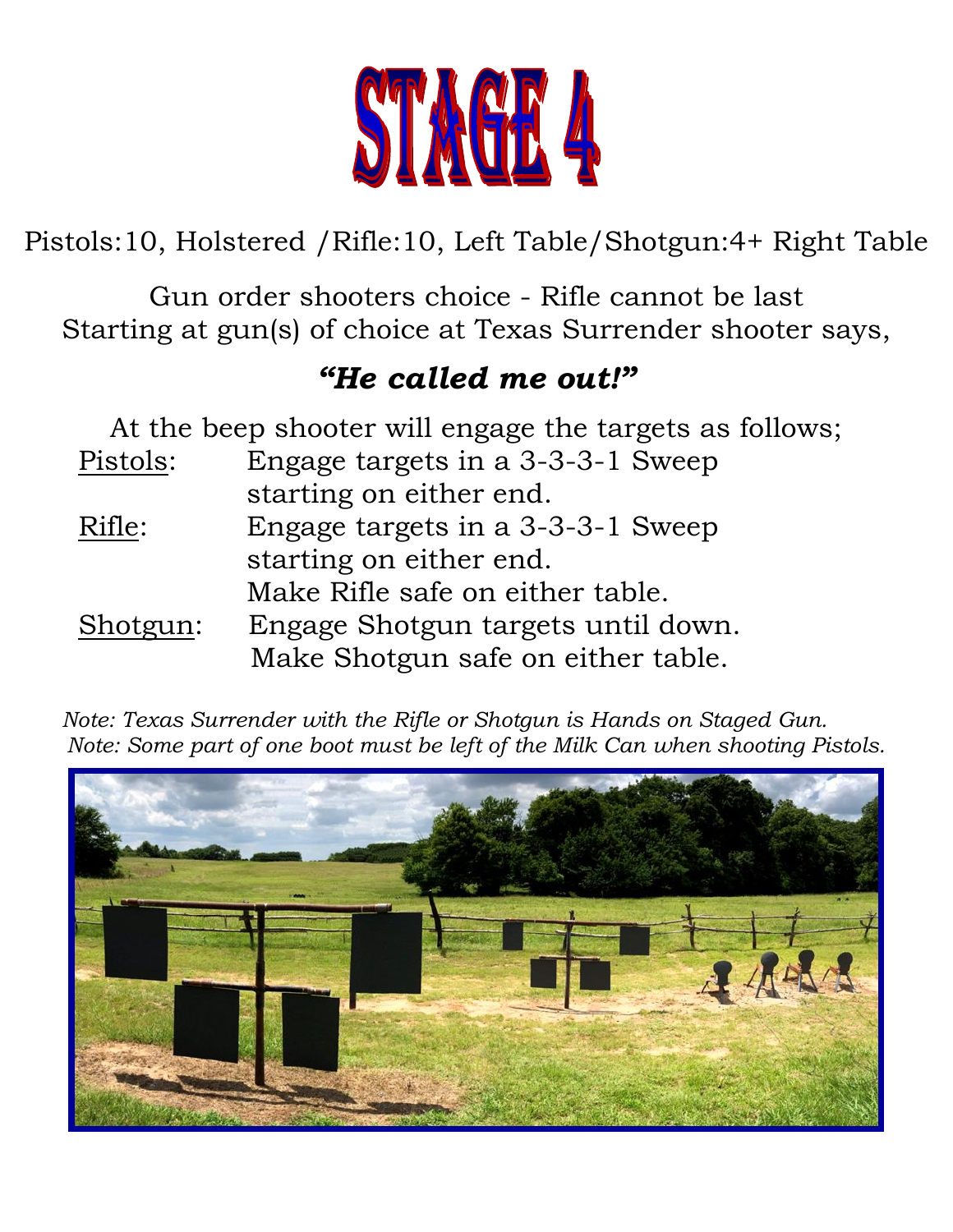

Pistols:10, Holstered /Rifle:10, Left Table/Shotgun:4+ Right Table

Gun order shooters choice - Rifle cannot be last Starting at gun(s) of choice with Thumbs on Belt shooter says,

# *"Step wide of him!"*

At the beep shooter will engage the targets as follows; Pistols: From the left side of the post. Alternate the Square target and one Buffalo for 5 rounds starting on either target then repeat instructions using opposite Buffalo. Rifle: Alternate the Square target and one Buffalo for 5 rounds starting on either target then repeat instructions using opposite Buffalo. Make Rifle safe on either table. Shotgun: Engage Shotgun targets until down.

Make Shotgun safe on either table.

 *Note: Shooter must be on the left side of the post when shooting Pistols*